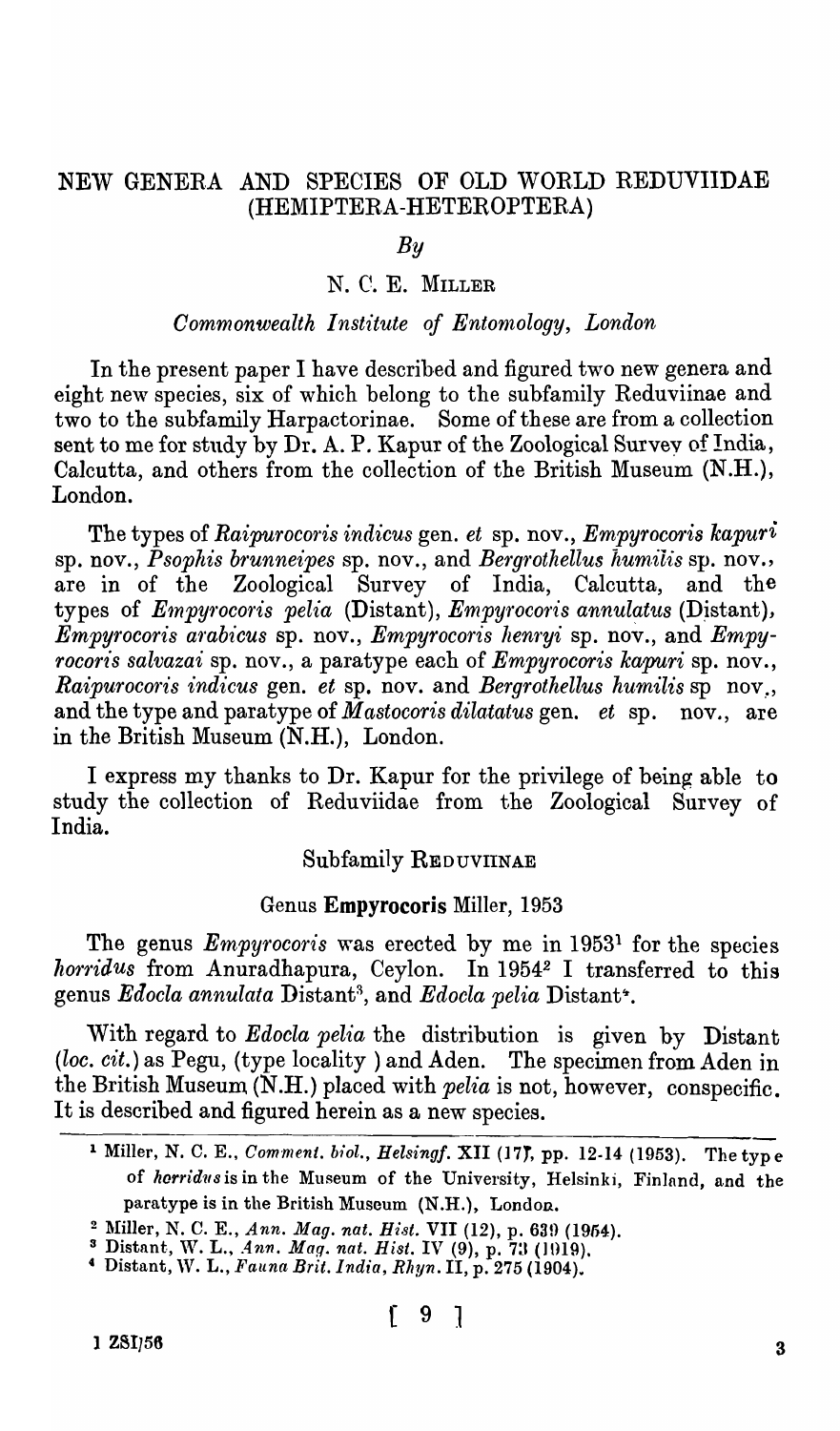$[V<sub>o</sub>]$ , 54,

*Key to* Empyrocoris *species* 

Preantennal elevations feeble, rounded in profile : 2. Preantennal elevations strong, triangular in profile 3.

- 2) Antennae black with basal segment pale testa~ ceous basally *ltenryi,* sp. nov. Antennae testaceous *arabicus,* sp. nov.
- 3 ~ Posterior lobe of pronotum with a narrow depres**sion medially anteriorly**  $\begin{array}{c} 4. \\ 4. \end{array}$ Posterior lobe of pronotum without a depression.
- 4. Posterior lobe of pronotum moderately strongly rugose; lateral angles of collar bluntly conical. *sal'vaza;,* sp. nov. Posterior lobe of pronotum feebly rugose; lateral angles of collar acutely conical 6.
- 5. Posterior lobe of pronotum obscurely rugose, distinctly punctate; lateral angles of collar conical:  $annulatus$  (Distant) Posterior lobe of pronotum moderately distinctly rugose, less distinctly punctate; lateral angles of collar sub-rectangular • *pelia* (Distant)
- 6. Humeral spines thick, curyed backwards somewhat  $\overline{\text{kapuri}}$ , sp. nov.<br> **Example 1** integral spines thick, straight.<br> **Example 2** integrals and the spines thinks the straight.

Humeral spines thick, straight.

#### Empyrocoris annulatus (Distant)

### $(Text-fig. 1)$

*Colour.-Antennae,* dorsal surface of head, testaceous. Head laterally and ventrally, rostrum, brown; interocellar area black. Pronotum pale testaceous; lateral angles of collar, a large spot on anterior lobe anteriorly, transverse sulcus and a transverse stripe basally on posterior lobe, brown; acetabula, propleural epimeron, except upper area, pale testaceous; propleural episternum, upper area of epimeron, meso- and metapleura, brown. Scutellum dark brown; spine pale testaceous. Abdomen pale testaceous; connexival segments 2-4 with a small spot basally, segments 5-7 with a large spot basally, segments 6 and 7 ventrolaterally with a suffused spot, dark brown or piceous. Hemelytra with infumate and fuscous pattern as in text-fig. 1. Legs pale testaceous anterior and median tibiae with a sub-basal, median and apical annulation, posterior tibiae with 2 annulations in basal half and a wide apical annula .. tion, anterior ard median femora with a wide basal and 2 more or less interrupted annulations in apical half, posterior femora with more or less half basally, wide annulation apically and a suffused spot sub-apically dark brown; coxae and trochanters piceous. Setae pale fulvous.

*Structure.-Median* sulcus on vertex and transverse sulcus deep narrow; vertex with a feeble, rounded elevation anteriorly; ocelli moderately large; interspace somewhat wider than an ocellus. P, terior lobe of pronotum punctate and with obscure transv se sulci; humeral spines short, thick, curved upwards somewhat; disc of scutellum with a deep oval depression; apical spine acute, slender. Prosternum feebly conically produced. Fossula spongiosa on anterior tibiae a little more than one-third as long, on median tibiae a little less than one-third as long as tibia.

 $\textit{Measurements.}$ -Total length  $\delta$  8.80 mm,  $\varphi$  7.50 mm; Hemelytra  $\delta$ 6.50 mm,  $92.00$  mm; Greatest pronotal width (including spines)  $\sqrt{3}$ <sup>3</sup>·20 mm,  $\frac{1}{2}$  2·80 mm.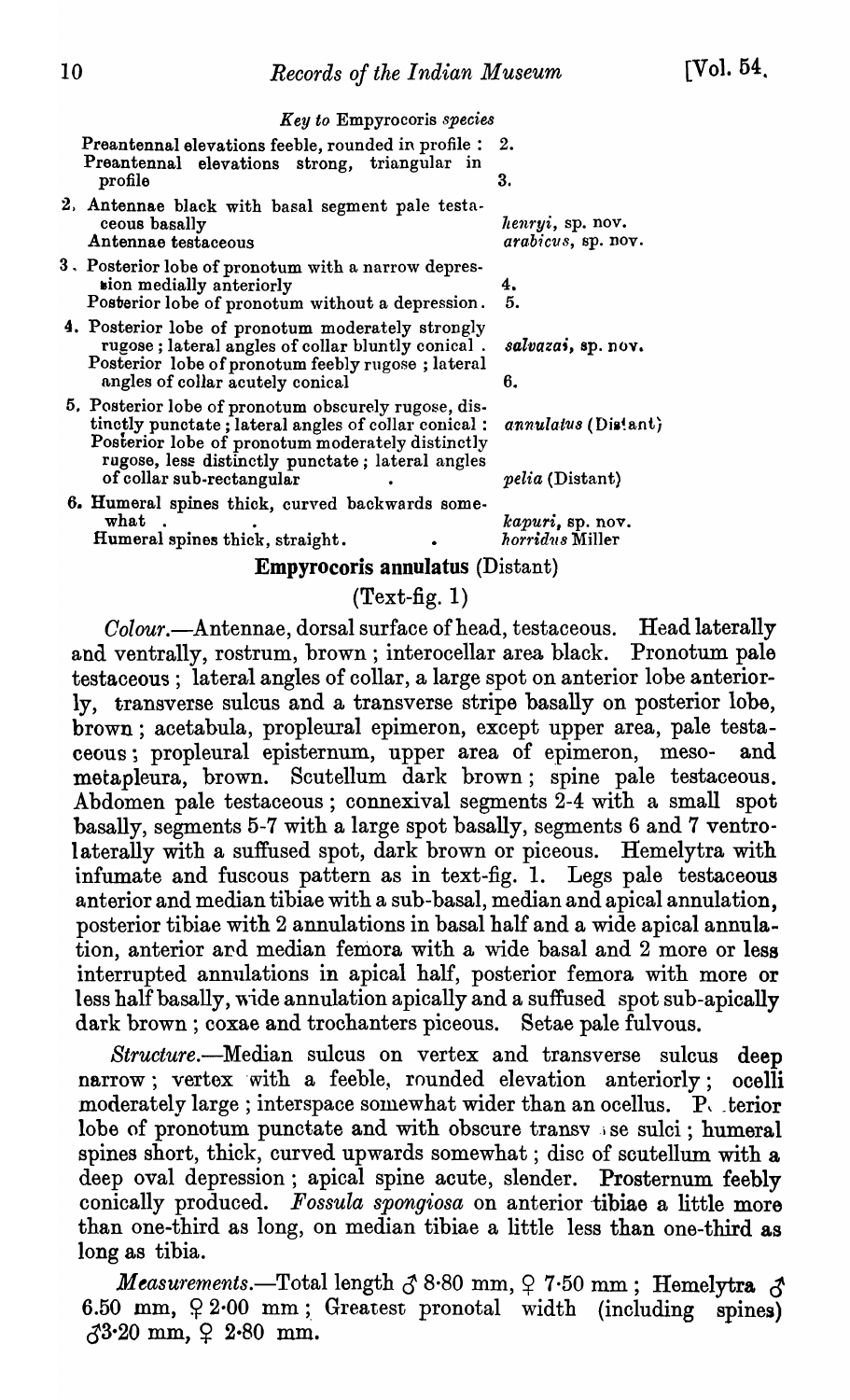In the female which is brachypterous, the hemelytra extend almost to the apex of the 3rd abdominal segment. It differs in colouration from the male in having the connexival segments 4-7 piceous, except a testaceous spot at external apical angle.

*Specimens examined.*—1  $\beta$ , (holotype), 8  $\beta\beta$ , 1  $\beta$ , S. India, Nandidrug. T.V Campbell. (B.M. 1930-599.)



TEXT-FIG. 1.-*Empyrocoris annulatus* (Distant). *a.* Head and pronotum (dorsal view); *b.* Head and pronotum (lateral view}; *o.* Hemelytron; d. Pygophore (terminal view); *e.* Pygophore (dorsal view). Empyrocoris pelia (Distant)

 $(Text-fig. 2)$ 

Colour.-Antennae pale testaceous. Head, rostrum, anterior lobe of pronotum, propleura, except epimeron, meso and metapleura and sterna, piceous; collar, except lateral angles, elevated areas of anterior pronotal lobe, laterally, posterior lobe, propleural epjmeron, anterior acetabula, testaceous; acetabula of meso and metapleura, brown; scutellum piceous; apical spine brown. Hemelytra as in text-fig. 2. Abdomen dark brown ventrally suffused with piceous ventro-laterally; connexival segments testaceous with a quadrate black spot in  $k$  sal half. Legs pale testaceous ; anterior and median tibiae with a basal, median and apical annulation; posterior tibiae narrowly basally and broadly apically, brown; femora broadly basally and narrowly apically and with ; nterrupted narrow stripes, brown; coxae and trochanters piceous.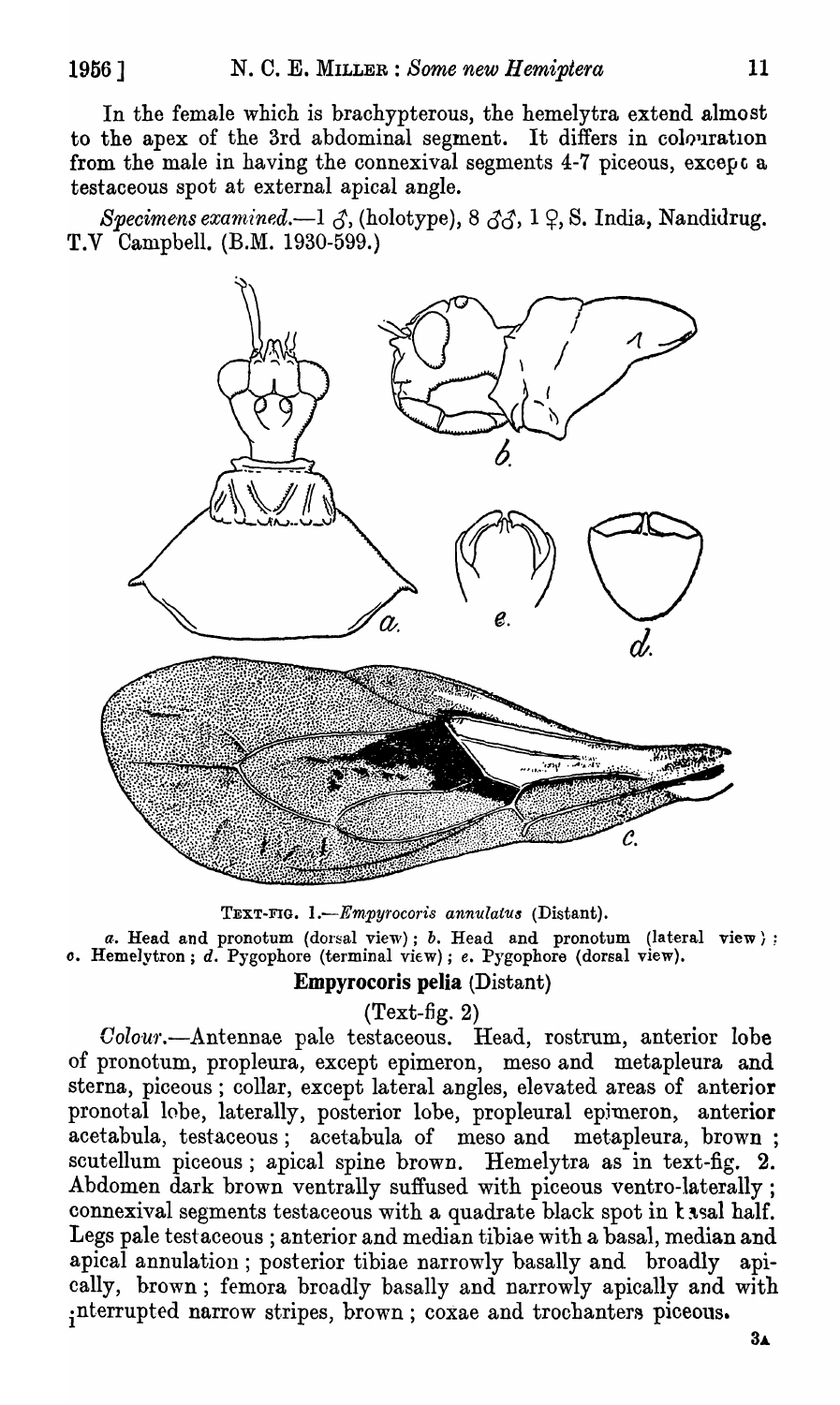*Structure.-Median* sulcus on vertex basally and transverse sulcus very deep; vertex medially with two moderately wide, diagonal depressions; ocelli moderately large; interspace about twice as wide as an ocellus. Posterior lobe of pronotum with somewhat obscure, irregular, transverse sulci; humeral spines feebly curved, moderately thick; median sulcus between 'lobes deep. *Fossula spongiosa* on anterior and median tibiae a little more than one-third as long as tibia.

*Measurements.-Totallength* 9·50 mm ; Hemelytra 8'00 mm ; Greatest pronotal width (including spines)  $3.00$  mm.

*Specimen examined.*-1  $\beta$ , (holotype), Burma, Pegu. (Distant coll. B.M., 1911-383).



TEXT-FIG. 2.-Empyrocoris pelia (Distant). *a.* Head and pronotum (dorsal view); *b* Head and pronotum (lateral view): c. Hemelytron; d. Pygophore (terminal view); e. Pygophore (dorsal view).

### Empyrocoris arabicus, sp. nov.

 $(Text{-}fig. 3).$ 

Colour.--Antennae pale testaceous. Head piceous with tylus, a spoton each side of postocular and at base of postocular, pale testaceous. Anterior lobe of pronotum, except collar, and elevated areas, greater part of propleural episternum, meso-and metapleura and sterna, piceous; anterior acetabula, propleural epimeron, testaceous; meso-and metapleural acetabula brown; posterior lobe of pronotum pale testaceous with transverse brown suffusion basally; scutellum piceous; spine testaceous. Hemelytra with fuscous pattern as in text-fig. 3. Abdomen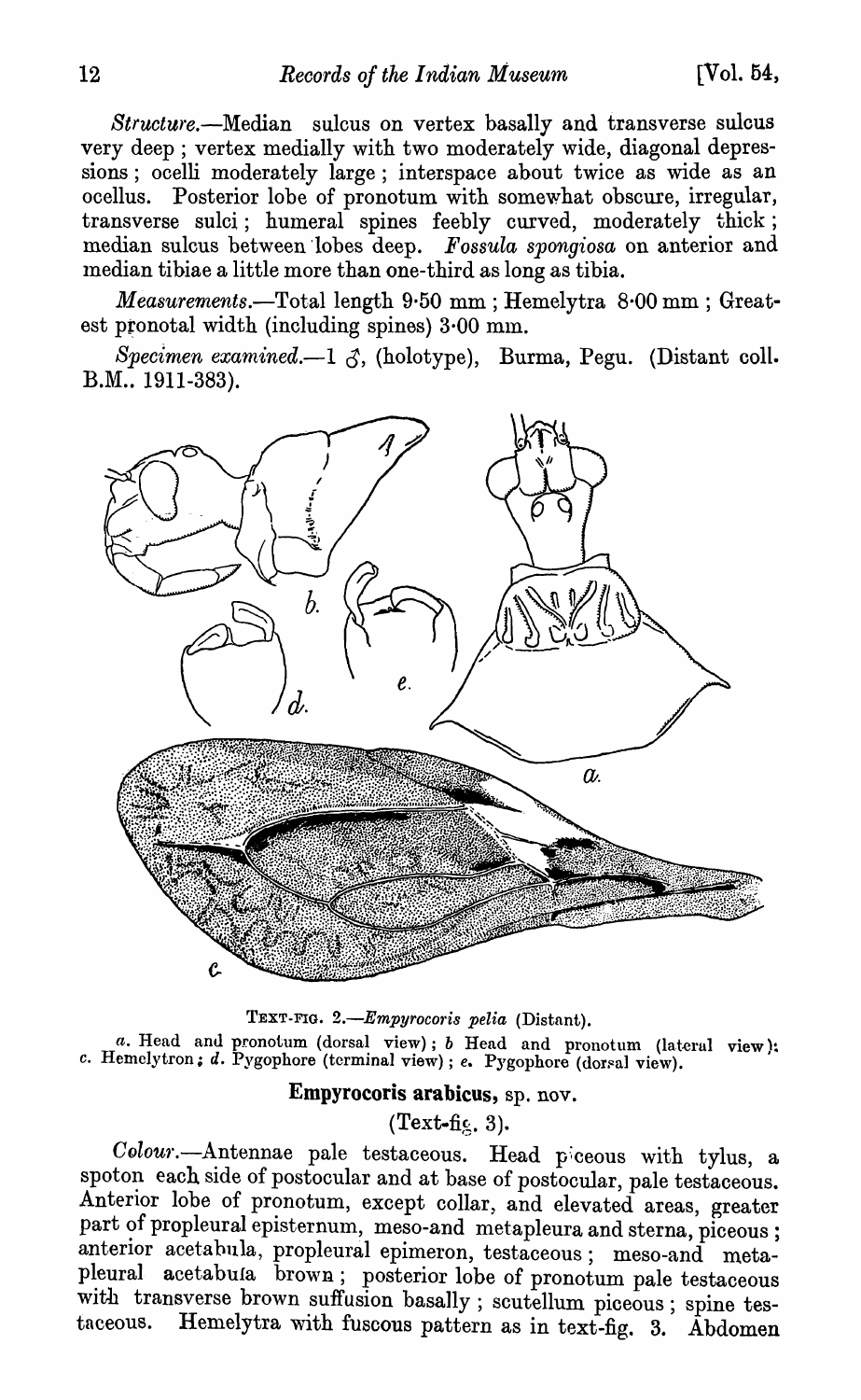brown, mid-ventrally suffused with yellow; connexivum pale yellow with a piceous spot basally on each segment. Anterior and median tibiae with a basal, median and apical annulation, posterior tibiae with two annulations in basal half and an apical annulation, anterior and median femora with a little less than half basally and narrowly apically, posterior femora with basal half and apex broadly, dark brown; coxae and trochanters dark brown. Setae pale fulvous.

*Structure.-Median* sulcus on vertex basally and transverse sulcus deep; vertex medially with two narrow, shallow, diagonal depressions; ocelli moderately large; interspace a little wider than an ocellus. Lateral



TEXT-FIG. *3.-Empyrocoris arabicus,* sp. nov.

*a.* Head and pronotum (dorsal view); *b.* I-Iead and pronotum (lateral view); c. Hemelytron; d. Pygophore (terminal view) ; *e.* Pygophore (dorsal view).

angles of collar more or less rectangular; posterior lobe of pronotum with obscure, irregular transverse sulci; humeral spines curved upwards and backwards. Scutellar spine sub-acute and with feeble annular constrictions. *Fossula spongiosa* on anterior and median tibiae a little more than one-third as long as tibia.

*Measurements.*—Total length 10.00 mm; Hemelytra 7.50 mm; Greatest pronotal width (including spines)  $3.50$  mm.

 $Specimen\; examined. -1\; \mathcal{J}$ , (holotype), Aden, Yerbury. (Distant coll. B.M. 1911-383).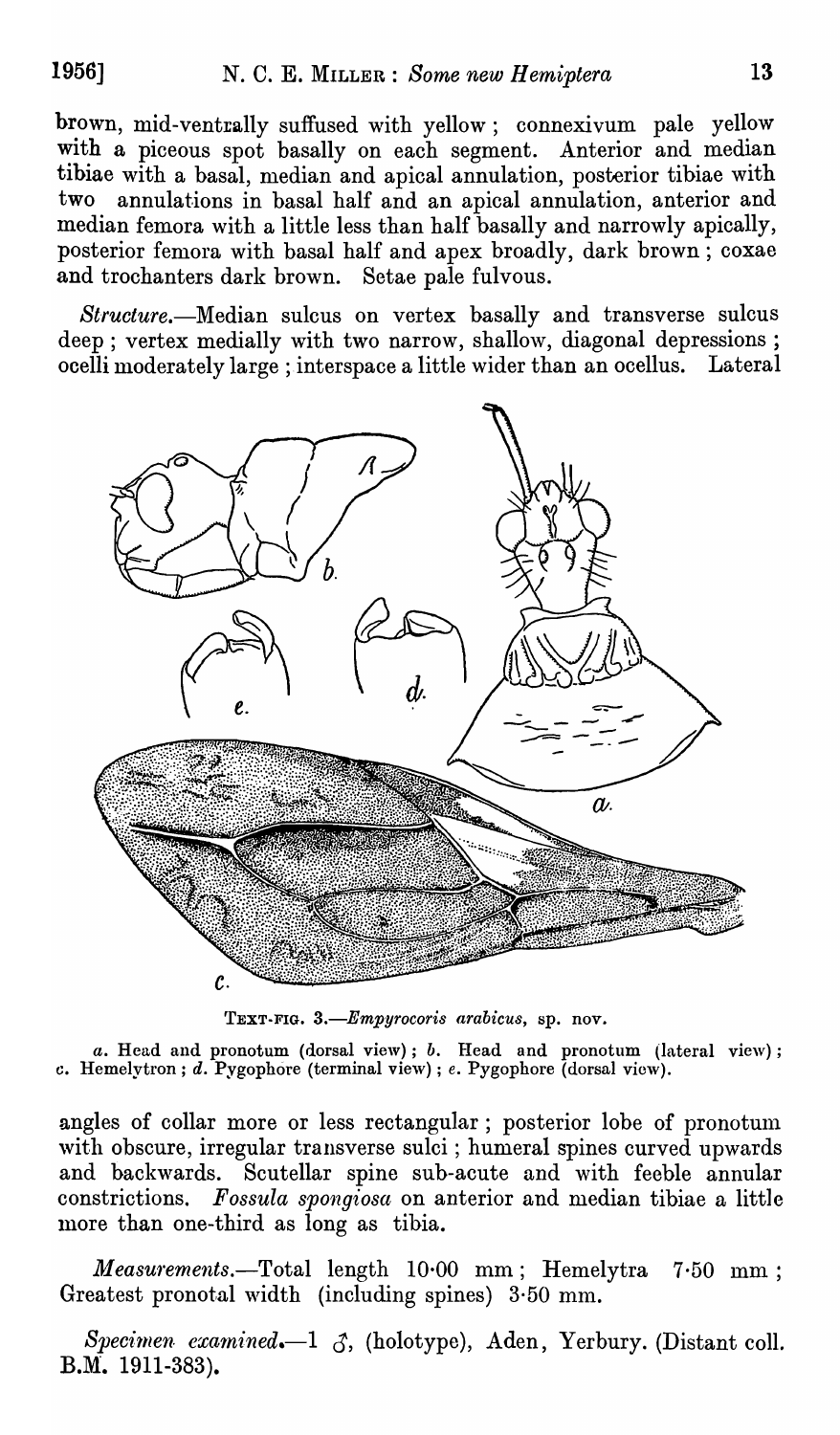#### Empyrocoris henryi<sup>1</sup>, sp. nov.

### $(Text-fig. 4)$

 $Color. -Antennae$  black; basal segment narrowly pale testaceous basally. Head black with vertex basally and laterally, postooulat except inter-ocellar area, pale testaceous; interocellar area with a median, pale, testaceous stripe; segments 1 and 2 of rostrum piceous; segment 3 light brown. Pronotum testaceous; lateral angles of collar, a spot on anterior lobe of pronotum anteriorly, a transverse stripe on posterior lobe basally, median depression on posterior lobe, a spot subdorsally basally on anterior lobe, piceous. Pleura piceous; propleural acetabula, a faint spot on propleural epimeron, testaceous. Abdomen black; connexival segments 2 and 3 pale yellow; segment 3 with a small piceous spot at external basal angle, segments 4 and 5 with basal half,



TEXT-FIG. 4.-Empyrocoris henryi, sp. nov.

*a.* Head and pronotum (dorsal view); *b.* Head and pronotum (lateral view); c. Hemelytron.

segments 6 and 7 with more than half basally, black; segments 3-5 mid-ventrally with a yellow spot. Hemelytra as in text-fig. 4. Legs pale yellowish; anterior and median tibiae with a basal, median and apical annulation, posterior tibiae with 2 wide annulations in basal half and a wide apical annulation, piceous; anterior and median femora black

<sup>1</sup> Dedicated to G. M. Henry, formerly Curator of the Colombo Museum.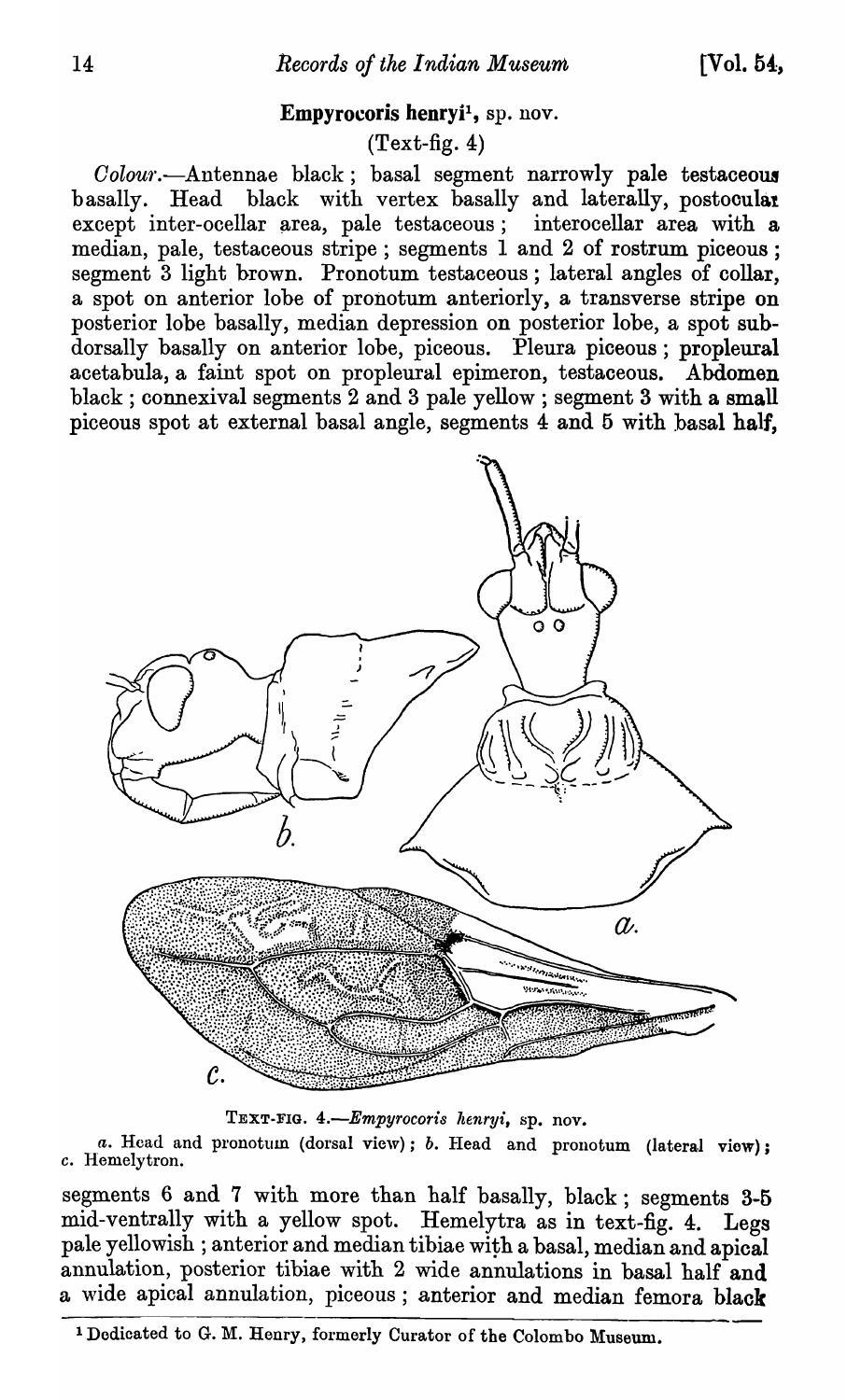with a spot sub-apically and an annulation in apical half, pale yellowish; posterior femora piceous with a sub-apical pale yellowish annulation; coxae and trochanters piceous.

*Structure.-Preantennal* elevations feebly prominent, feebly divergent apically; median sulcus on vertex deep, wider and shallower anteriorly; ocelli small; interspace sub-equal in width to an ocellus. Posterior lobe of pronotum rugose, the rugosities more or less transverse medially; humeral spines thick. Scutellar spine thick, sub-acute apically. *Fossula spongt'osa* on anterior and median tibiae nearly half as long as tibia.

*Measurements.-Totallength* 9·00 mm ; Hemelytra 5·50 mm; Greatest pronotal width (including spines)  $3.00$  mm.

Specimen examined.-1  $\varphi$ , (holotype), S. India, Top Slip Camp, N"elliampathi Hills, 26. IV. 1937. (British Museum-Colombo Museum Exped. to S. India, April-May 1937.)

### Empyrocoris kapuri<sup>1</sup>, sp. nov.

 $(Text-fig. 5)$ 

*Colour.-Testaceous.* Head laterally, rostrum, brown. Pleura piceous except propleural epimeron, acetabula, a spot on mesopleura posteriorly testaceous. Posterior pronotal lobe with a transverse brown stripe



TEXT-FIG. 5.-Empyrocoris kapuri, sp. nov. a. Head and pronotum (dorsal view); *b*. Head and pronotum (lateral view); c. Hemelytron; d. Pygophore (terminal view) ; *e.* Pygophore (dorsal view).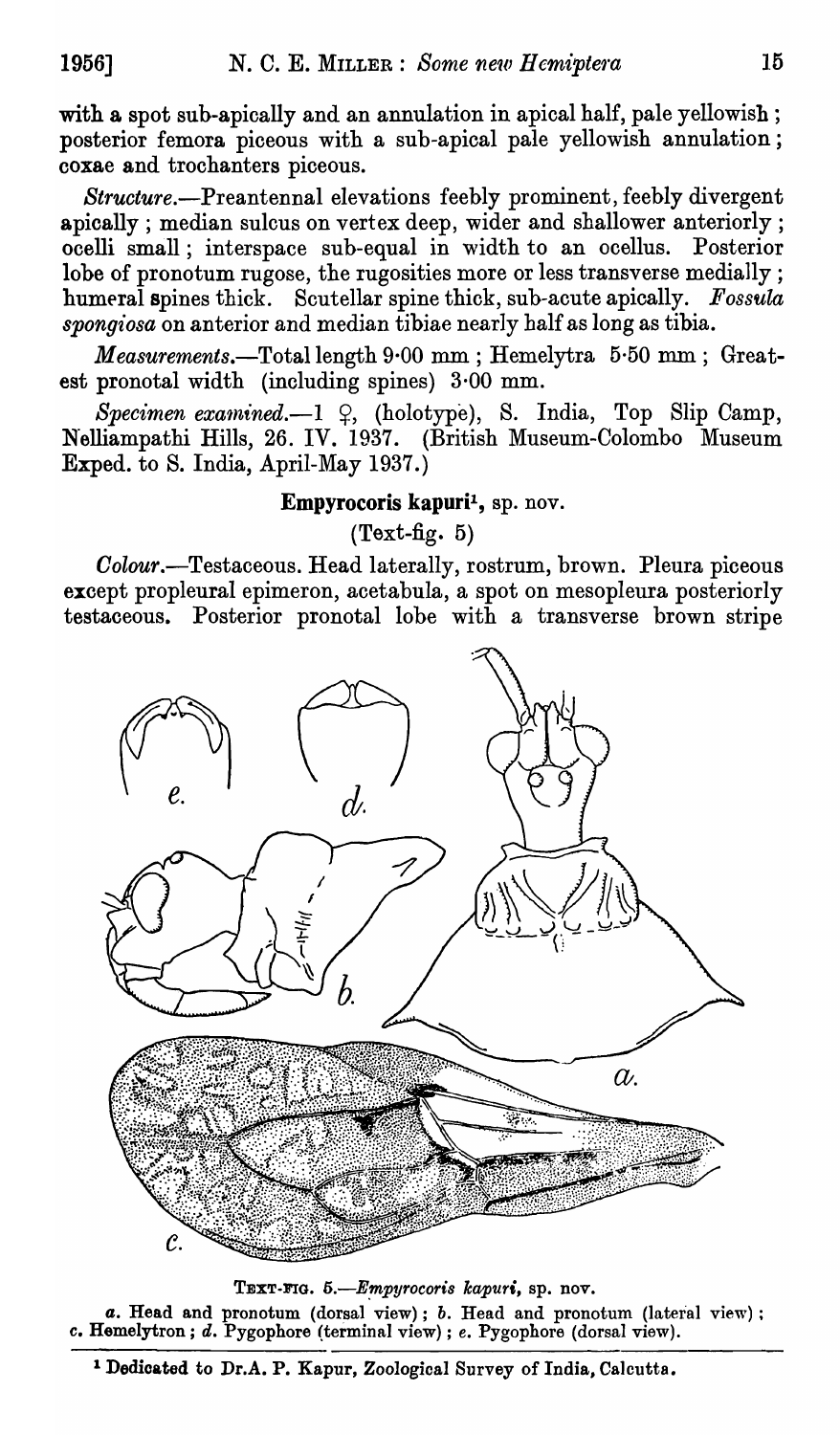basally. Anterior lobe of pronotum with lateral angles of collar and spot anteriorly brown. Scutellum piceous; spine brown. Hemelytra with fuscous pattern as in text-fig. 5. Abdomen ventrally suffused with brown; connexival segments 4-7 pale testaceous with a large piceous spot basally; segment 3 with a small piceous spot basally. Anterior and median tibiae with a sub-basal, median and apical annulation, posterior tibiae with an apical and 2 annulations in basal half, anterior and median femora broadly basally and with 2 interrupted annulations, posterior femora with a little less than half basally, apex moderately broadly piceous; coxae and trochanters brown.

*Structure.-Preantennal* elevations widely separated. Median sulcus on vertex and transverse sulcus moderately deep. Ocelli relatively small; interspace a little wider than an ocellus. Posterior lobe of pronotum obscurely rugose and with a moderately deep depression medially anteriorly; humeral spines moderately thick. Fossula spongiosa on anterior tibiae nearly half as long, on median tibiae a little more than one-third as long as tibia.

*Measurements.*-Total length 7.40 mm; Hemelytra 5.50 mm; Greatest pronotal width (including spines)  $3.00$  mm.

Specimens examined. -- 1  $\delta$ , (holotype), 1  $\delta$ , (para type) India, Barkuda Id., Chilka Lake, Ganjam Dist., Orissa. 3-19. VIII. 1919.

# Empyrocoris salvazai, sp. nov.

# $(Text-fig. 6)$

*Colou'f.-.A.ntennae* pale testaceous; segment 2 narrowly suffused with brown apically. Head and rostrum dark testaceous; postocular laterally piceous. Pronotum testaceous; lateral angles of collar black; pleura dark brown, except propleural epimeron posteriorly, testaceous. Scutellum dark brown, spine paler. Hemelytra with fuscous and infumate pattern as in text-fig. 6. Abdomen dark brown with testaceous suffusion mid-ventrally; connexivum pale testaceous ; segments 4-7 with a piceous spot basally. Legs pale yellowish; anterior tibiae missing; median tibiae broadly apically and with a somewhat indefinite median annulation, posterior tibiae broadly apically and with a narrow suffusion basally, femora with a little less than half basally, posterior femora with apex, piceous; coxae and trochanters dark brown.

*Structure.*-Preantennal elevations feebly elevated and feebly divergent. Median sulcus on vertex in basal half and transverse sulcus deep ; vertex with two shallow diagonal sulci anteriorly; ocelli large; interspace feebly sulcate, about one and a half times wider than an ocellus. Anterior margin of collar feebly concave; lateral margins of anterior pronotal lobe posteriorly rounded, sub-angulate ; posterior lobe rugulose and with a median depression anteriorly; humeral spines thick, triangular sub-acute. Disc of scutellum rugose. Fossula spongiosa on median tibiae a little more than one-third as long as tibia.

*Measurements.*-Total length, 10.00 mm; Hemelytra 7.50 mm; Greatest pronotal width (including spines) 3·50 mm.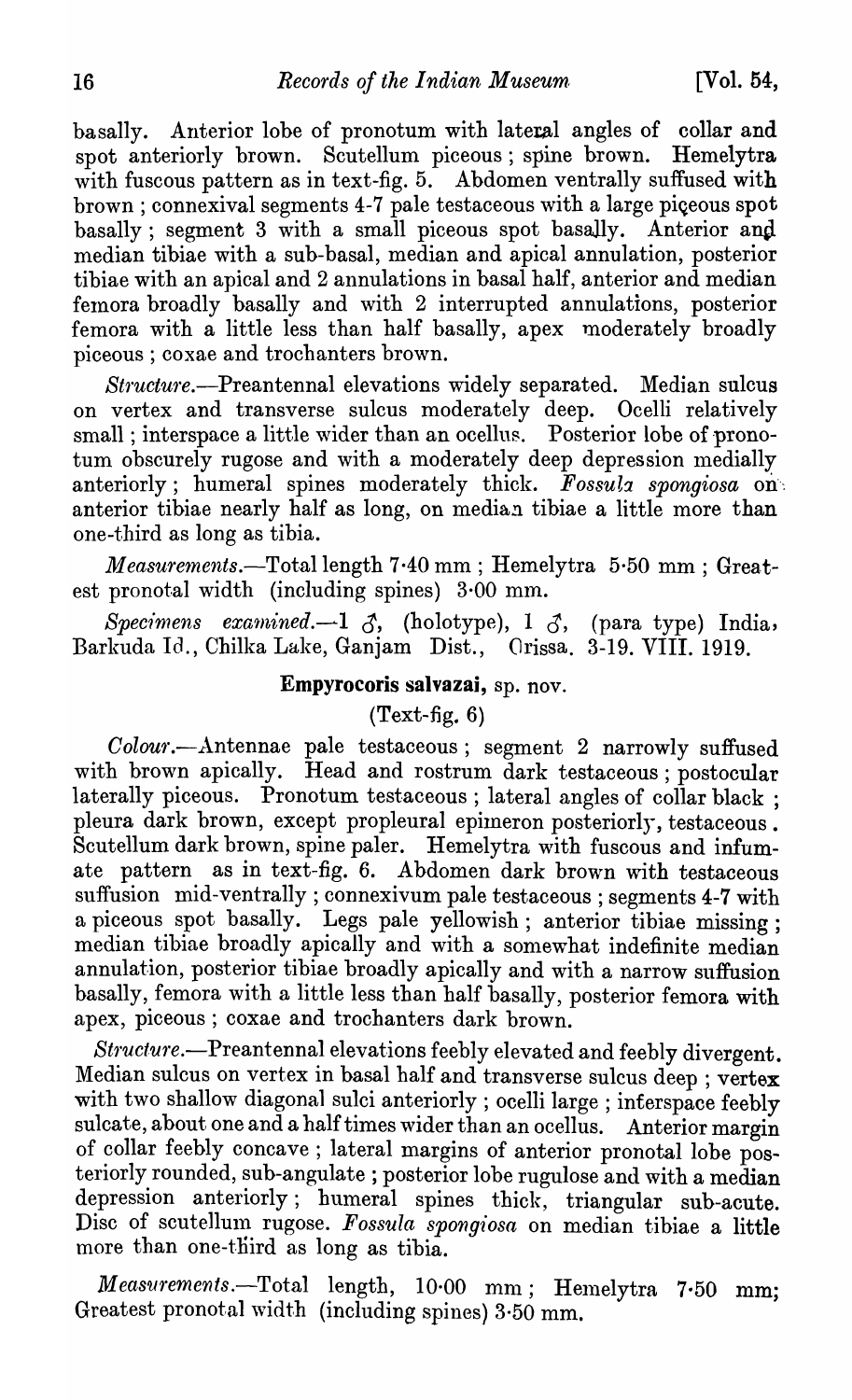

TEXT-FIG. 6.-Empyrocoris salvazai, sp. nov.

*a.* Head and pronotum (dorsal view); *b.* Head and pronotum (lateral view); *c.* Hemelytron; d. Pygophore (terminal view) ; *e.* Pygophore (dorsal view).

Specimen examined.- 13, (holotype) Indo-China, Tonkin, Kampong Kedig, Juillet 1914. R.V de Salvaza. (B.M. 1917-98).

#### Raipurocoris, gen. nov.

Size small. Basal segment of antennae longer than anteocular. Head with a bifurcate elevation between antennal tubercles and tubercles in front of antennal tubercles. Anteocular declivous, shorter than postocular; eyes prominent; vertex longitudinally sulcate. Segments 1 and 2 of rostrum sub-equal in length. Anterior and posterior pronotal lobes, pleura, granulose; lateral angles of collar and humeral angles produced; anterior lobe shorter than posterior lobe. Scutellum with an apical spine. Connexivum of segment 2 of abdomen with a. spine at external apical angle; segments 3 and 4 with angle conically produced. Hemelytra extending beyond apex of abdomen. Anterior and median tibiae with a *fossula spongiosa.* 

### *Type \_species:* Raipurocoris indicus, gen. *et* sp. nov

 $(Text-fig. 7)$ 

*Oolour.-Antennae,* head and legs pale testaceous. Rostrum brown Postocular laterally with a wide piceous stripe. Pronotum and pleura -piceous; produced humeral angles testaceous. Scutellom piceous, spine somewhat paler than disc. Hemelytra as in text-fig. 7 Abdomen

 $1 \; 2\mathrm{SI}/56.$   $4 \;$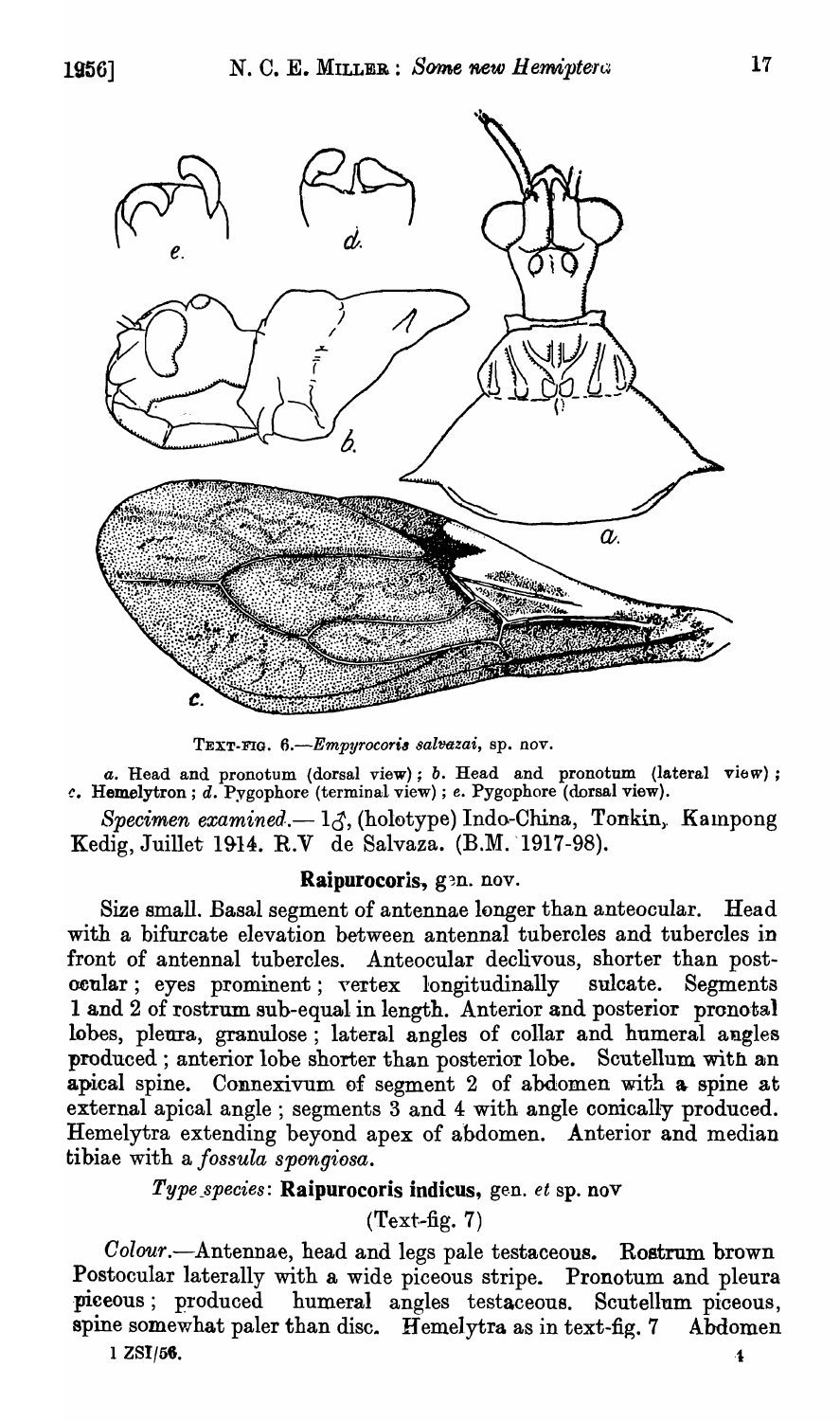brown; connexivum piceous with a small testaceous spot on each segment apically. Anterior femora and tibiae with a median, basal and apical annulation, posterior femora with a basal and 2 annulations in apical half, posterior tibiae with an apical annulation and 2 annulations in basal half, brown. Setae pale fulvous. Coxae and trochanters brown.



TEXT-FIG. 7.-Raipurocoris indicus, gen. et sp. nov.

a. Head and pronotum (dorsal view); *b.* Head and pronotum (lateral view); *c.* Hemelyt.ron; d. Pygophore (dorsal view) ; *e.* Median apical process of pygophore.

*Structure.*—Basal segment of antennae moderately thick, feebly cupved half as long as segment 2. Tubercles in front of antennae moderately long, contiguous. Ocelli large; interspace somewhat wider than an ocellus. Lateral spines on collar slender, acute, feebly curved; spines on humeral angles almort smooth. *Fossula spongiosa* on tibiae about one-fourth as long as tibia.

*Measurements.-'fotallength* 7·50 mm; Hemelytra 6·50 mm; Greatest pronotal width (including spines) 3·00 mm. Another specimen which I designate as a paratype has the abdomen missing. It appears to be a male and was collected at Sonder, Rhandaru, C.P., India on S.XII. 1912 by A.D. Imms.

*Specimen examined.*-1  $\delta$ , (holotype), Raipur, C.P., India, XII. 1939. H.S. Rao.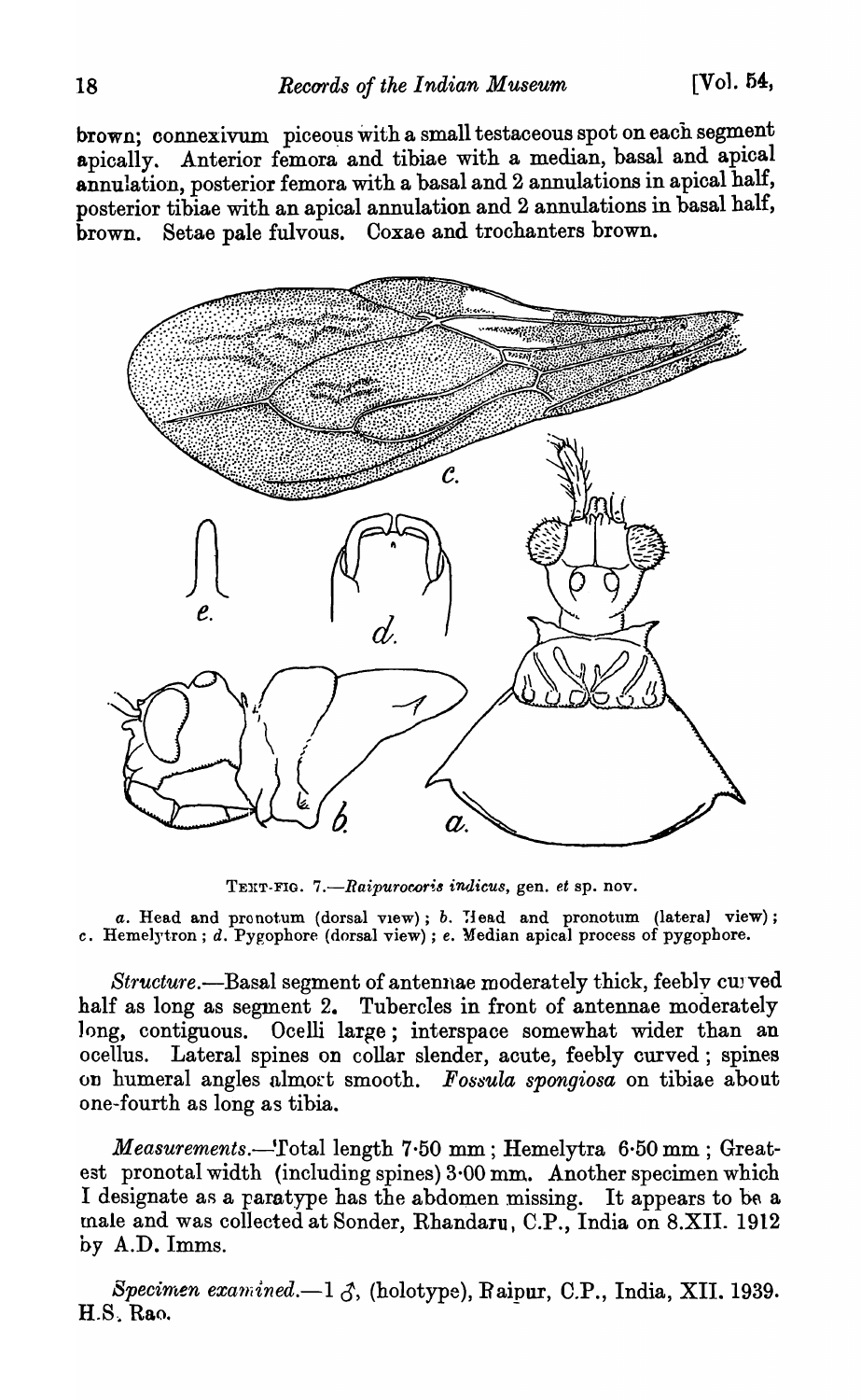Remarks.--Allied to *Empyrocoris* Miller *(loc. cit.)* from which it differs in having the anteocular shorter than postocular, tubercles in front of and between antennal tubercles, segments 2-4 of connexivum and lateral angles of collar produced. It also differs in the sculpturation of the pronotum, which is granulose not smooth.

### Psophis brunneipes, sp. nov.

 $(Text-fig. 8)$ 

Colour.--Coral red. Antennae, rostrum and legs piceous; coxae coral red. Clavus, except basal half, membrane, infumate. Setae on tibiae apically pale fulvous.



TEXT-FIG. 8.-Psophis brunneipes, sp. nov.

a. Head and Pronotum (dorsal view); *b.* Head and pronotum (lateral view); *c.* Pygoph ore (dorsal view).

Structure.—Sulci on anterior pronotal lobe somewhat shallow; median depression on posterior lobe shallow. Corium minutely, vermiculately rugose.

*Measurements.*—Total length 10.00 mm; Hemelytra 7.50 mm; Greatest pronotal width  $2.50$  mm.

*Specimen examined.*-1  $\delta$ , (holotype), India, Kalimpong, Darjiling Dist., E. Himalayas, 600-4500 ft. 24. IV-IO·V 1915. F. H. Gravelv.

*Remarks.*—Differs from all other known species in having piceous legs. Allied to *Psophis consanguinca* Distant (1903). Differs in having relatively longer hemelytra, less globose postocular and the lateral angles of the collar not produced and rounded.

1 ZSI/56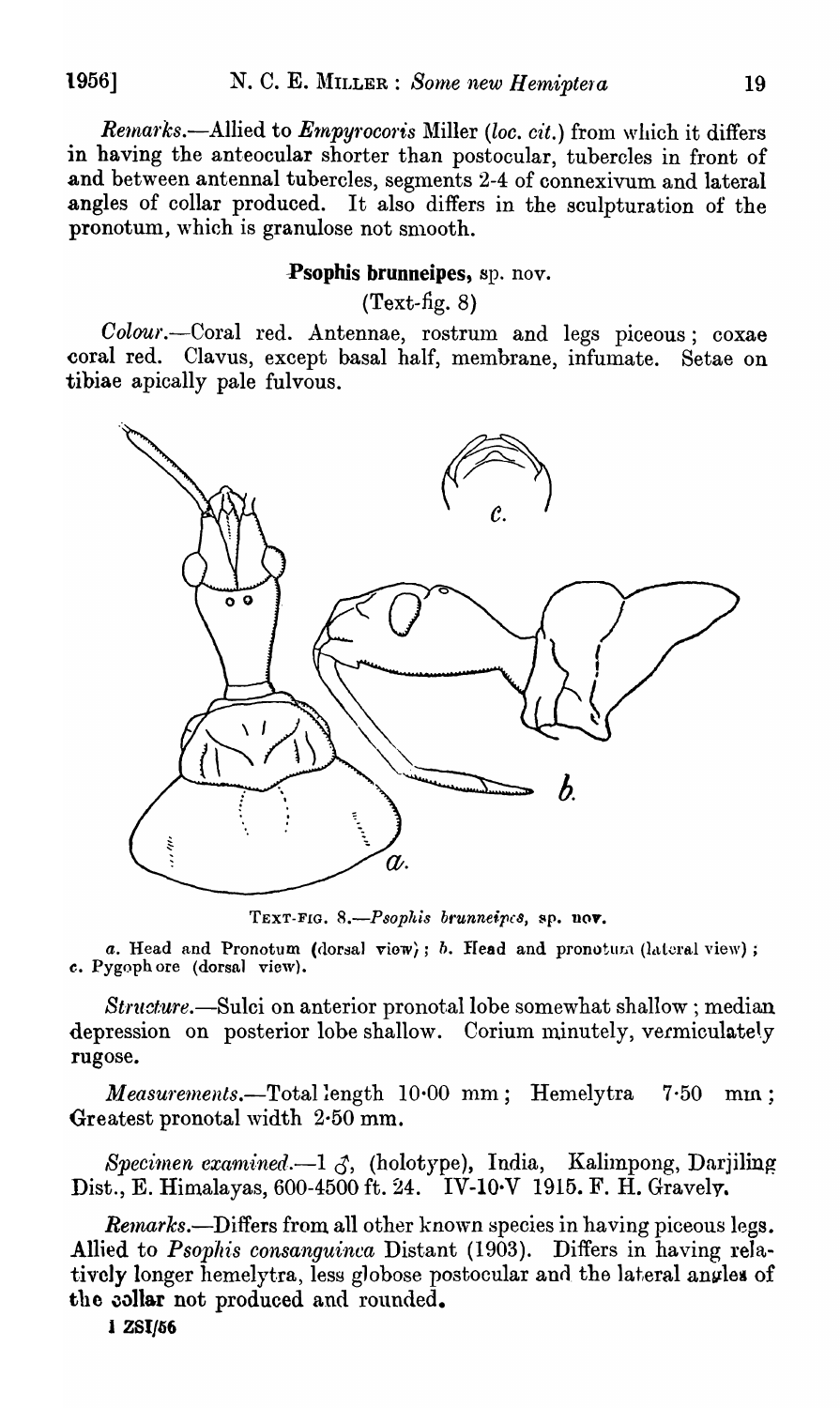### Subfamily HARPACTORINAE.

#### Bergrothellus humilis, sp. nov.

 $(Text-fig. 9)$ 

Colour.--Brown. Greater part of corium, membrane, infumate; veins of membrane piceous; inembrane also faintly cupreous. Setae very pale fulvous.

*Measurements.*--Total length  $\delta$  9.70 mm,  $\varphi$  9.80 mm; Hemelytra  $\delta$  5.50 mm,  $\varphi$  6.20 mm; Greatest pronotal width  $\delta$  3.20 nm,  $\varphi$  3.20 mm.

Specimens examined.-1  $\delta$  (holotype), India, Chiplun, Vashisti Valley, Ratnagiri Dist., 300 ft. 3-5. V 1912. 1  $\varphi$ (paratype), 3-5. *V* 1913. l.Z.S. lot No. 150, 1955. F.R. Graveley.



TEXT-FIG. 9.-Bergrothellus humilis, sp. nov.

a. Heod, pronotum and scutellum (dorsal view); *b*. Head, pronotum and scutellum (lateral view); c. Hemelytron.

*Remarks.*—Allied to *Bergrothellus rufipes* Miller, (1953). Differs in colouration in having the antennae brown, no spot between ocelli, thepronotum entirely brown and the connexivum without spots.

The difference in the structure of the hemelytra in the sexes is intereeting. In the female the corium is coriaceous except the clavus and area between claval suture and  $Cu$ , while in the male only the costal area is narrowly coriaceous. The connexivum of the female has a pale yellow spot on each segment apically and the tibiae are paler than the femora.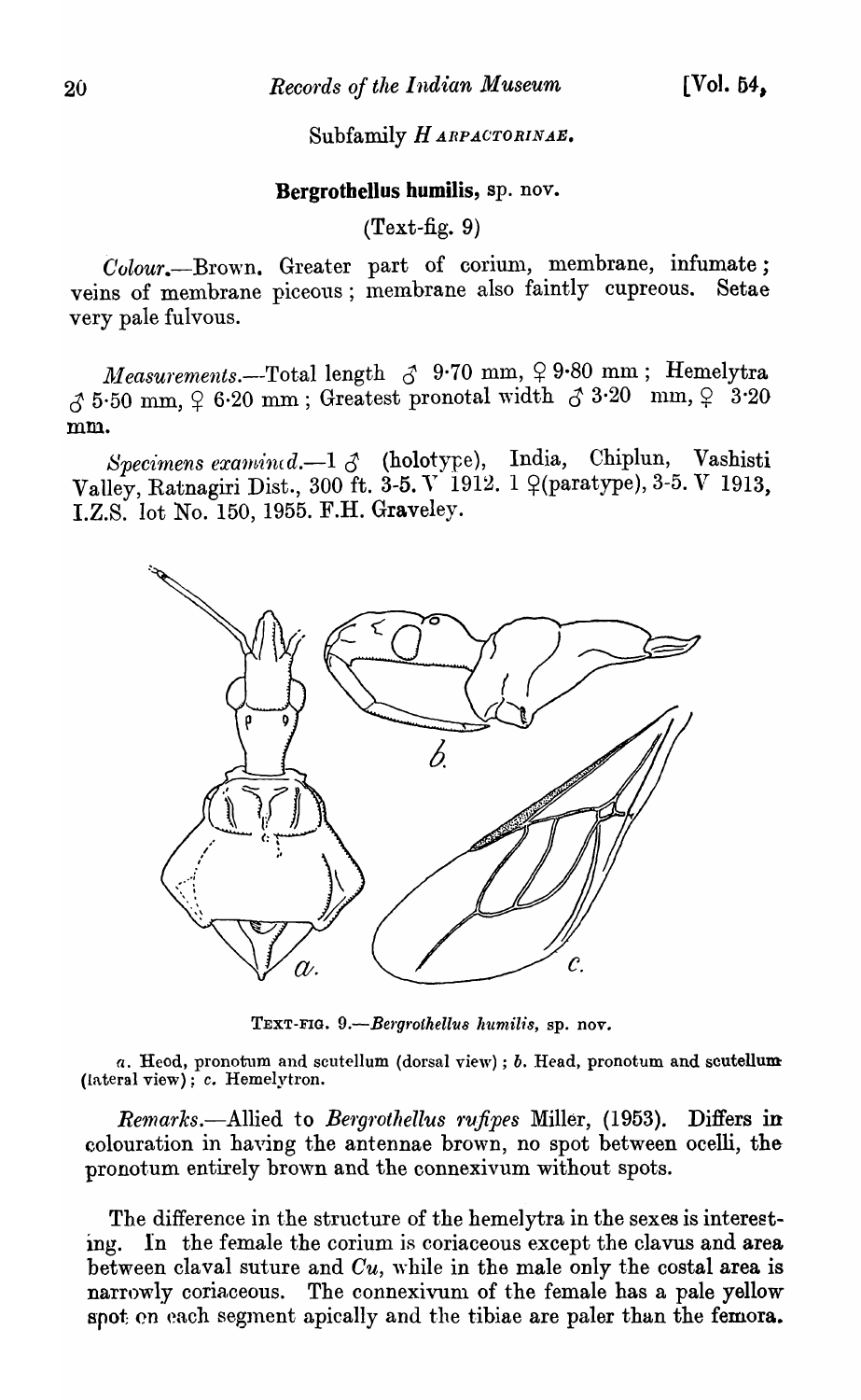### Mastocoris, gen. nov.

Size small. Antennae thick; basal segment shorter than anteocular; postocular longer than anteocular, the former globose with a short neck ; ocelli widely separated, pedunculate; tylus somewhat elevated. Rostrum thick; basal segment extending to posterior margin of eyes, equal in length to remaining segments together. Anterior lobe of pronotum shorter than posterior lobe, medially longitudinally sulcate, the sulcus extending to transverse sulcus and continuous with median sulcus on posterior lobe; lateral angles of collar not produced; posterior lobe strongly elevated, bilobate. Apex of scutellum elevated. Hemelytra hyaline ; base of internal cell of membrane wider than base of external cell: Abdomen ventrally with inter-segmental sutures obsolescent laterally; spiracles small, located at middle of connexival segments. Legs moderately thick; femora nodulose with spinous setae; tarsi with 2 segments.

# *Type species:* Mastocoris dilatatus, gen *et* sp. nov.

# $(Text-fig. 10)$

Colour.--Light brown; posterior lobe of pronotum, pleura and antennae, venation of corium, testaceous ; venation of membrane piceous. Abdomen ventrally piceous; connexival segments \vith a yellowish spot in apical half; pygophore yellowish.



TEXT-FIG. 10.-Mastocoris dilatiles, gen. et sp. nov.

 $a.$  Head and pronotum (dorsal view); *b.* Head and proxotum (lateral view). *c.* Hemelytron; d. Pygophore (dorsal view).